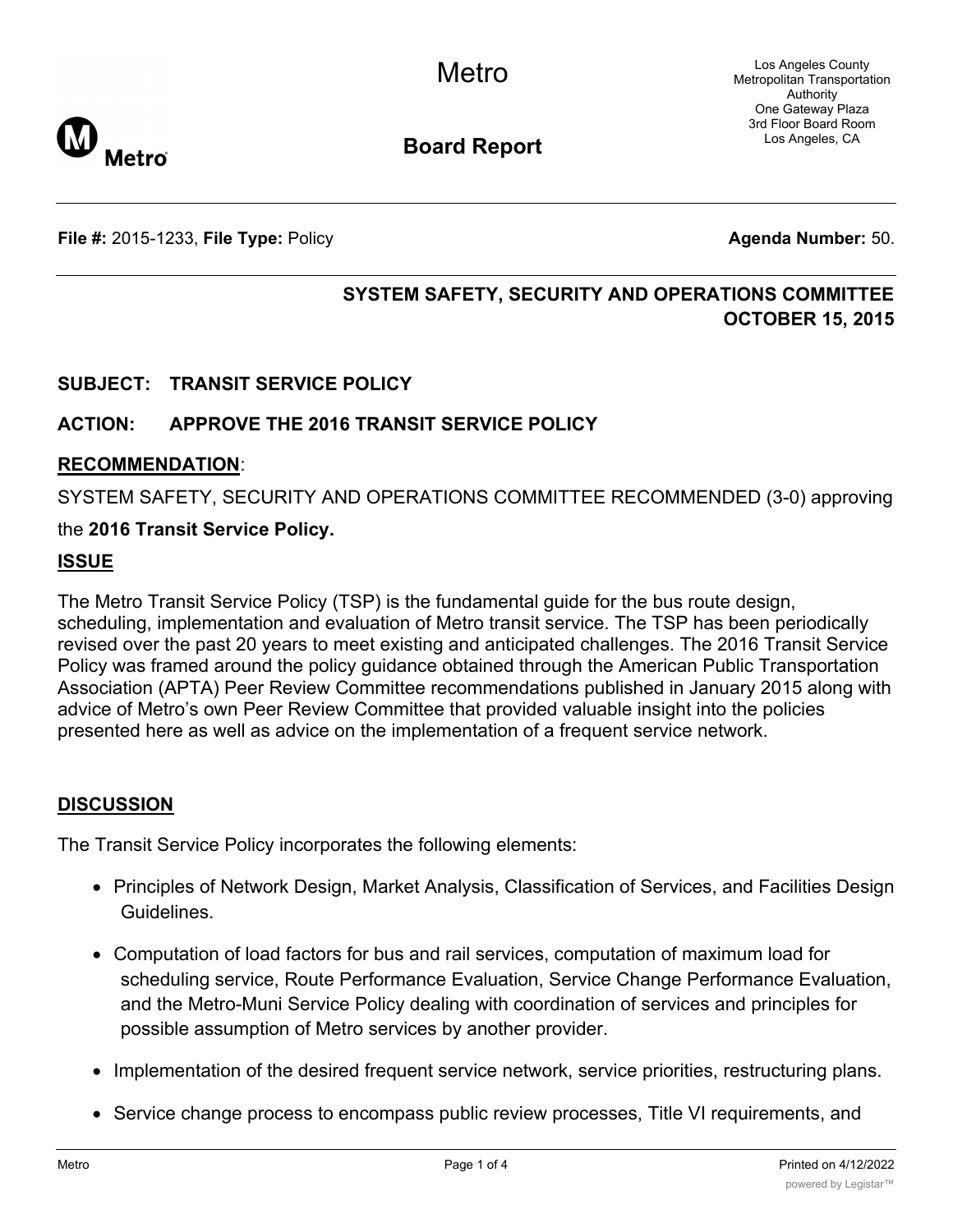# coordination with our Union partners

# Strategic Bus Network Plan, Peer Review Committee, and APTA Peer Review Process

Nationwide, transit ridership is either staying steady or is showing signs of a decline. Metro has taken on a multi-faceted campaign to reverse those trends in Los Angeles. In addition to annual evaluations of the services currently provided, Metro engaged APTA and representatives of its Local Service Councils to assist the agency in the refinement of the Strategic Bus Network Plan (SBNP). Their goal was to identify reasonable steps to improve the systems' performance, and to build a sustainable network of high quality, very frequent services. Metro's objectives are focused to allocate resources to maximize the benefits of service to transit riders while ensuring that service delivery is efficient and cost effective. Achieving this delicate balance requires establishing policy guidance and service standards that are designed to target levels of productivity, efficiency, quality, and equity.

The 2016 TSP document also provides for recommendations to improve the core Bus and Rapid service network, consideration of changes to the owl network, along with service guidelines developed for each type of service. The goal is to develop a high frequency network of sustainable services that provide a quality ride to our customers.

The principles enumerated below and supported by service standards outlined in Sections 2: Designing a Regional Transit Network, and 3: Service Design Guidelines are summarized as follows:

- · Aggressively feed rail transit stations with convenient transfers to provide customers with faster and more frequent services.
- · Identifying core bus services and increasing the peak frequencies to 15 minute headways. These services were reviewed and identified for enhancement by the Peer Review Committee.
- · Changing bus load factors to better tailor service based on service frequency, vehicle size, and peak or off-peak operation.
- · Culling out seldom used stops to improve the speed of the system.
- · Re-invigorating the bus Rapid network and seeking opportunities to increase the number of rapid services.
- Right-sizing the owl network and providing convenient access to late night services in conjunction with rail operations.
- · Working with Municipal and Local Return operators to improve service connections and where possible allow Metro to reinvest in its core services allowing local providers the opportunity to operate more service in their reserved service area.
- · Seek expansion of point to point express services or Bus Rapid Transit (BRT) type services to extend the reach of the system and make connections between major centers of activity.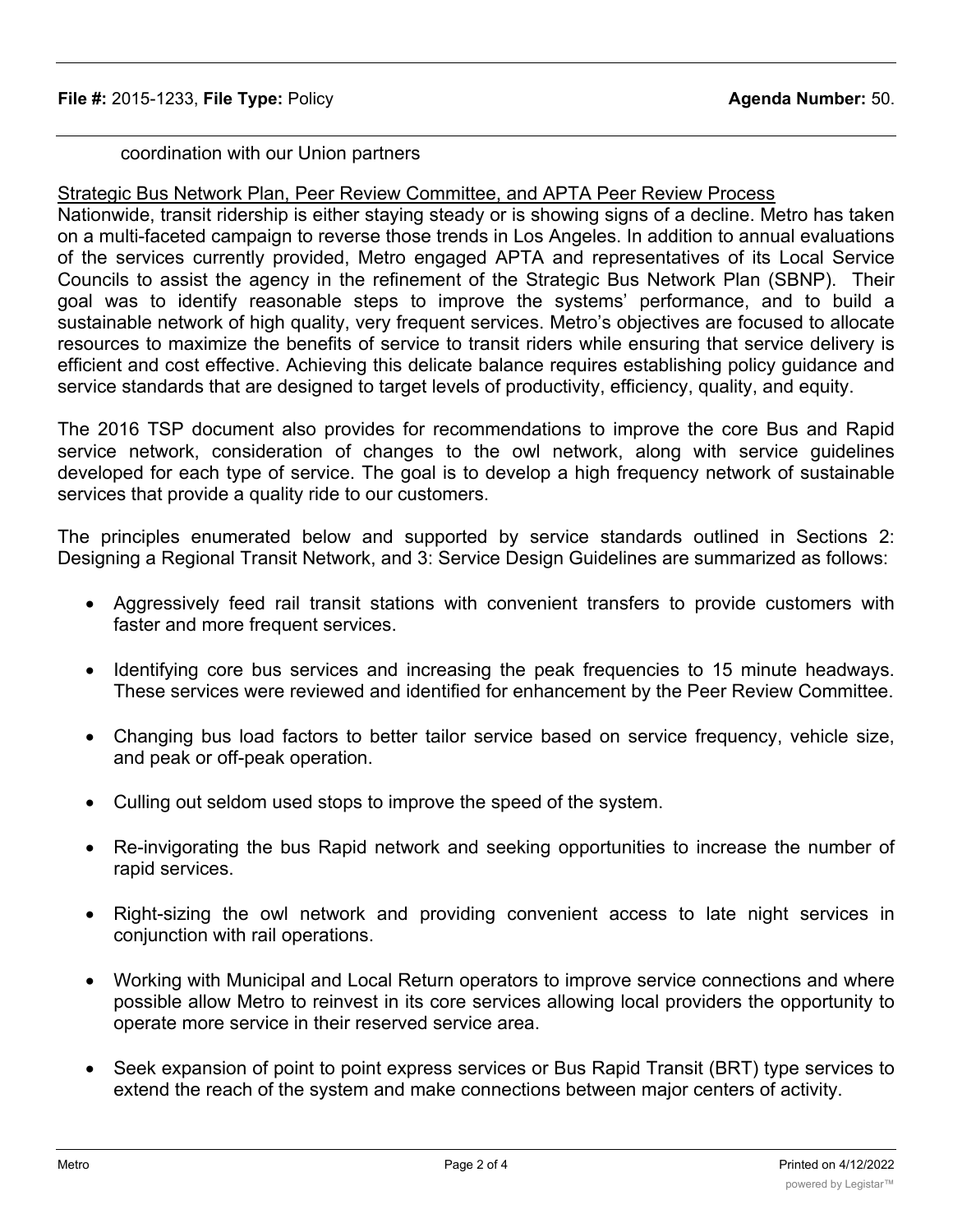**File #:** 2015-1233, **File Type:** Policy **Agenda Number:** 50.

- · Seek to innovate in the area of service provision and through provision of first mile-last mile connections.
- Seek to insure the involvement of Metro labor partners as the plan and program are developed and initiated through the planning and public review process.

The Transit Service Policy is a comprehensive guide for the development of public transportation services for the Los Angeles region. This update to the Policy recognizes funding constraints and seeks to establish principles for the use and distribution of scarce transit resources. Sections 5 and 6 deal with implementation of the proposed changes and direct the analysis and public information process and procedures that would be fulfilled to bring the recommended changes to fruition.

### **DETERMINATION OF SAFETY IMPACT**

This Transit Service Policy and all recommendations identified will be implemented with full adherence to established safety policies and procedures.

## **FINANCIAL IMPACT**

Implementation of any of the recommendations, elements, and principles (e.g. Directly Operated service adjustments based on boardings/service needs, right-sizing of duplicative Muni service, headway adjustments, Formula (fund) Allocation Procedure (FAP impact) will be analyzed and brought to the Board for approval.

## **NEXT STEPS**

With the adoption of the 2016 Transit Service Policy, staff will initiate the Comprehensive Operations Analysis process which reviews the performance of each line in the system and based on that review will develop service change programs to achieve the goals of the plan. The goals include:

- Implement a network of high frequency bus lines
- · Reallocate resources to better support core Rapid and Local Bus services
- Right size the owl network
- · Provide opportunities to experiment with new or reinvigorated express, point to point services

Service changes drawn from this comprehensive service analysis will be taken through required public hearing processes starting with the Regional Service Councils.

## **ATTACHMENTS**

Attachment A - 2016 Metro Transit Service Policies and Standards Attachment B - Transit Service Policy Update Presentation

Prepared by: Jon Hillmer, Executive Director Service Development,